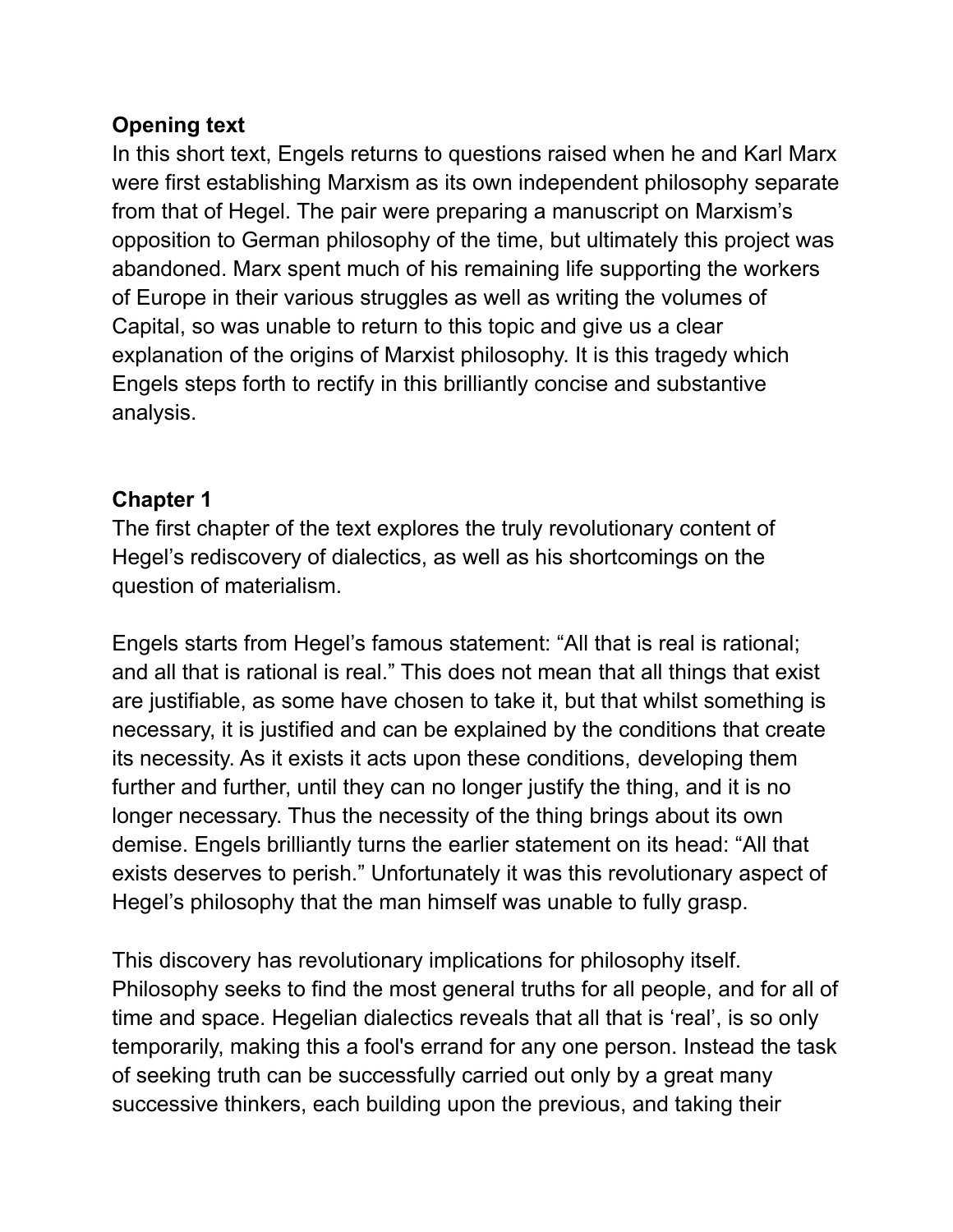knowledge not from abstract reasoning, but from interacting with the real world. Hegel's own philosophical limitations prevented him from seeing this though, he instead believed the Hegelian system to be the ultimate and final form of philosophy.

This understanding also has revolutionary implications for history. The ruling class of any epoch has portrayed all that came before as 'one damned thing after another', a series of needless and horrific events that the new system has finally saved them from, and will keep them safe from forever. This too is revealed to be a sham. Any historical era was in fact necessary and justifiable at the time. But as the conditions developed, their necessity fell away, they became inexcusable and despotic. This applies no less to all present and future states of affairs. Here too Hegel falls short, as he sees his own historical epoch as the last one.

Feuerbach was able to advance beyond Hegel in some ways by returning dialectics to its materialist roots, however in doing so he lost much of the new content gained. It was necessary to bring forwards the great achievements of Hegel, but to surpass his shortcomings by working on a materialist basis. This was the burden that fell squarely on the shoulders of Karl Marx and Freidrich Engels.

- Which aspect of Hegel's philosophy is revolutionary, and which makes room for conservative views?
- "All that is real is rational." "All that exists deserves to perish." What do these statements mean? Do they contradict each other?
- Can we overcome all contradictions in our ideas? Isn't this what we should seek to do?
- If what is 'real' changes as time goes on, does this mean that anything is possible and there is no point in investigating? Is dialectics akin to relativism?
- Consider the current capitalist system. Is it 'rational' and 'real'? Do the massive protests and uprisings of the last few years have any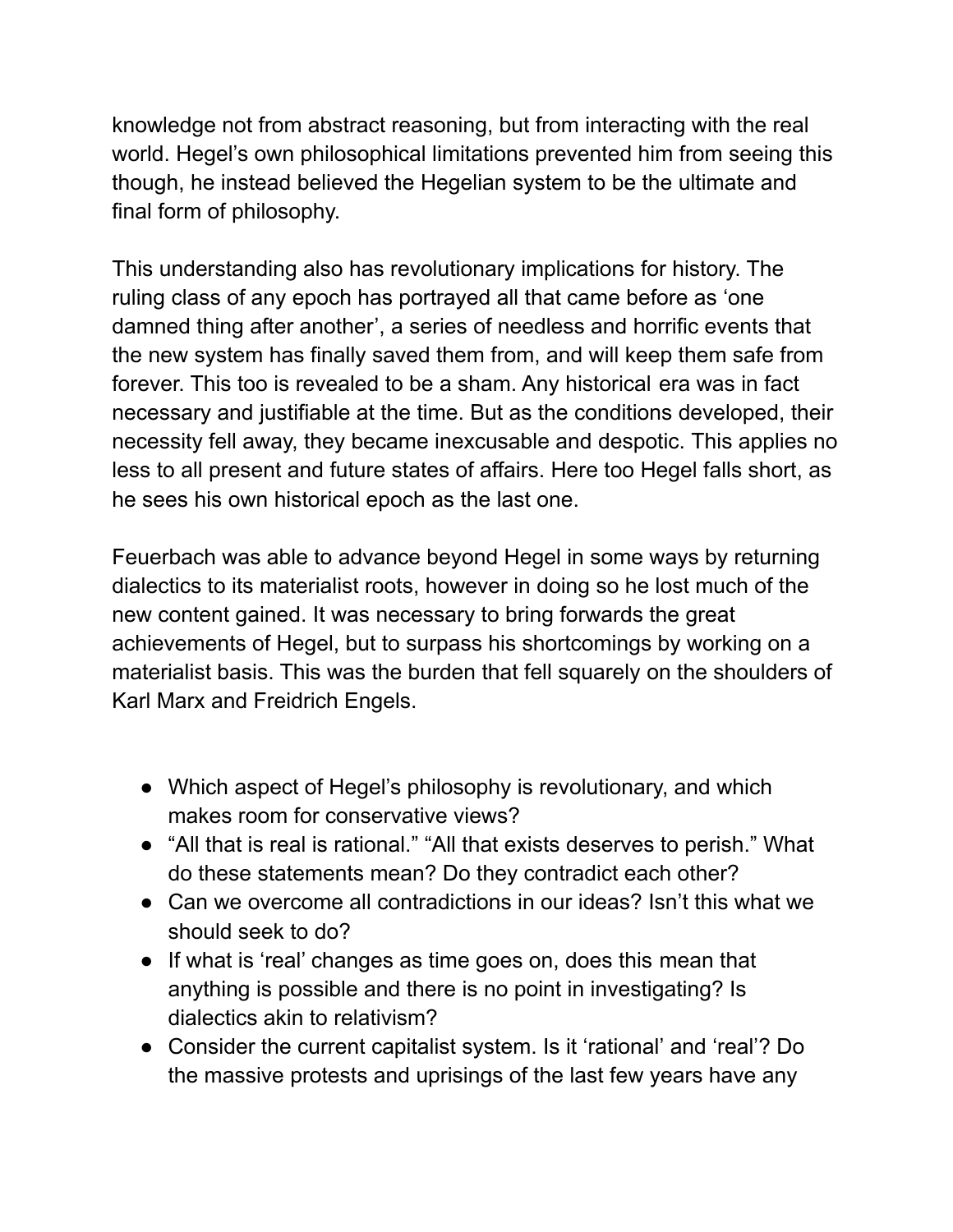bearing on your answer? Would your answer be different during a time of great capitalist boom?

#### **Chapter 2**

The question of the relation of thinking to being has is its origins in the pre-history of humanity, and today separates two definite philosophical camps. Materialists see the material world as primary, and the mind as only a product of it. Idealists see the material world as dependent on consciousness, or as a product of an eternal spirit or idea such as God.

What is the relation of our thoughts about the world to the world itself? Are we able to produce a correct reflection of reality in our minds? For Hegel the answer is yes, as what we cognize in the real world is precisely that which makes it an alienated form of the absolute idea, which is its true nature.

Some other idealists such as Kant say no. For them the outside world is foreign to us and we cannot know of it intimately, unlike knowledge of our own thoughts or of mathematics which we can know 'without observation'. If I see something from my own viewpoint, how can I know that its qualities come from the thing itself and are not features added by my own mind? This view is refuted in practice. When we act upon the world we can bring about by our own labour these same things we previously observed.The thing is no longer alien, the thing-in-itself becomes a thing for us.

As for Feuerbach's view, he evolved his philosophy into that of a materialist from a Hegelian. The absolute idea for him is not something that has existed before the world, but a surviving belief in the existence of a creator, and the world we live in is the only reality. Our consciousness is the product of the bodily organ known as the brain. Mind is the highest product of matter. Feuerbach rejects materialism in name alone. He lumps together materialism as a philosophical view and the crude materialist conceptions of the 18th century. This form of materialism is both mechanistic and metaphysical. It does not embrace change and so falls back into idealism.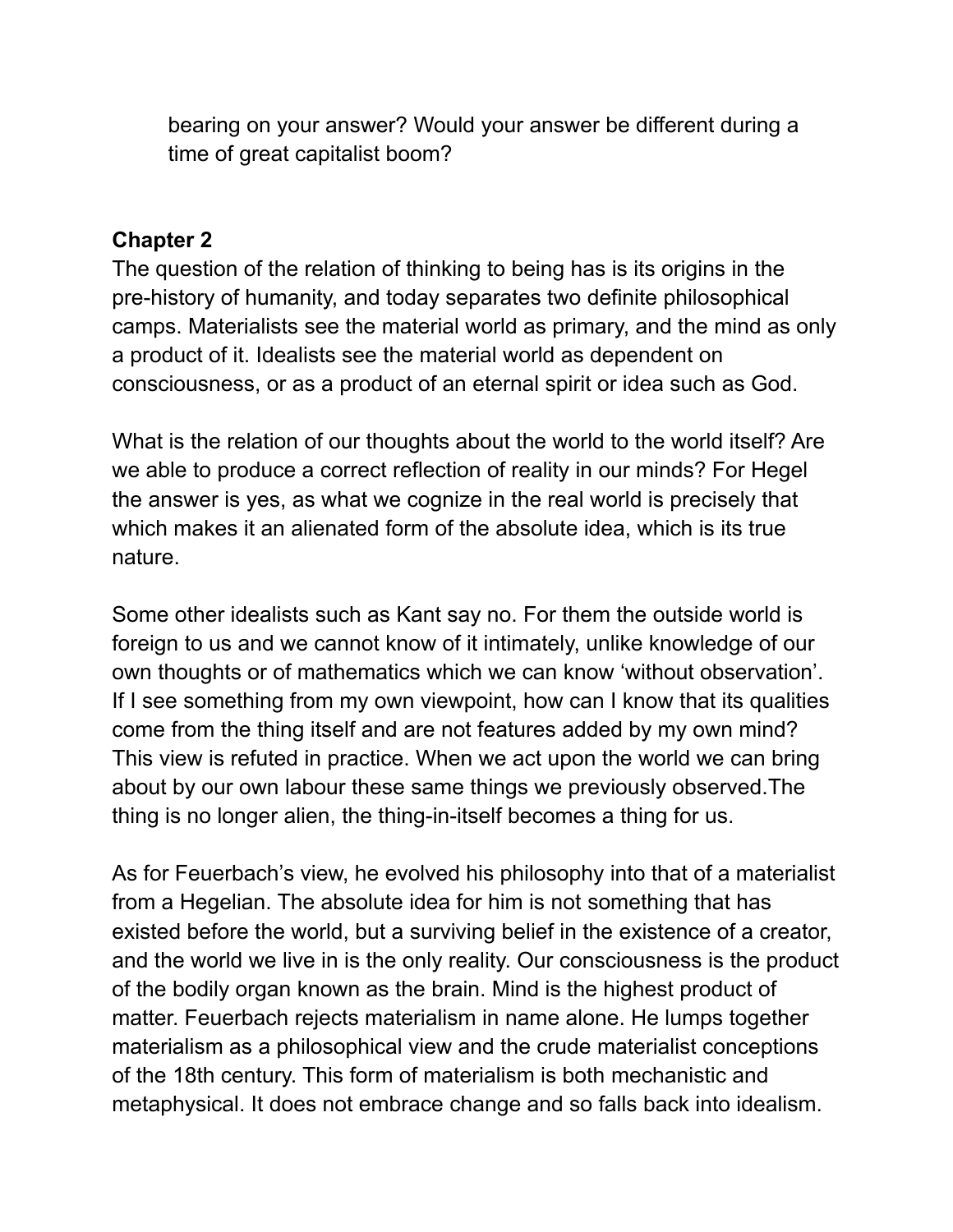Mechanical materialism requires an external impulse to give their system movement, for they assume matter to be inert. What is this external impulse, if not god?

Feuerbach unfortunately could not see the great scientific discoveries being tied together in a way that could give light to a dialectical materialist view of history and nature. This was due to his conditions, isolated in rural Germany. This is why he denounced all materialism. He could not see a path past the crude, mechanical, metaphysical form of materialism.

In addition, Feuerbach was unable to bring the social sciences into harmony with materialist philosophy, and so instead, like an idealist, he saw society as governed by ideas.

- What fundamental question do materialists and idealists disagree on?
- Can you be a materialist and religious? How about idealist and atheist?
- Can we form a correct understanding of the world around us? What happens to the Kantian thing-in-itself?
- Was Feuerbach a materialist?
- What problems plagued the materialism of the 18th century?

# **Chapter 3**

In the third chapter Engels finally tells us about Feuerbach's own philosophy, which concerns religion and the affectionate relations between people. For him history can be progressed by a movement "only when it is rooted in the hearts of men". Historically, he says, it has been religion which has been rooted in men's hearts, but the truest inclinations of the heart are for authentic relations with other people, which Feuerbach considers the highest form of religion. In reality Feuerbach's materialist conception of nature is a leap beyond backwards religious ideas, Engels compares this to calling chemistry the highest form of alchemy. And whilst he does see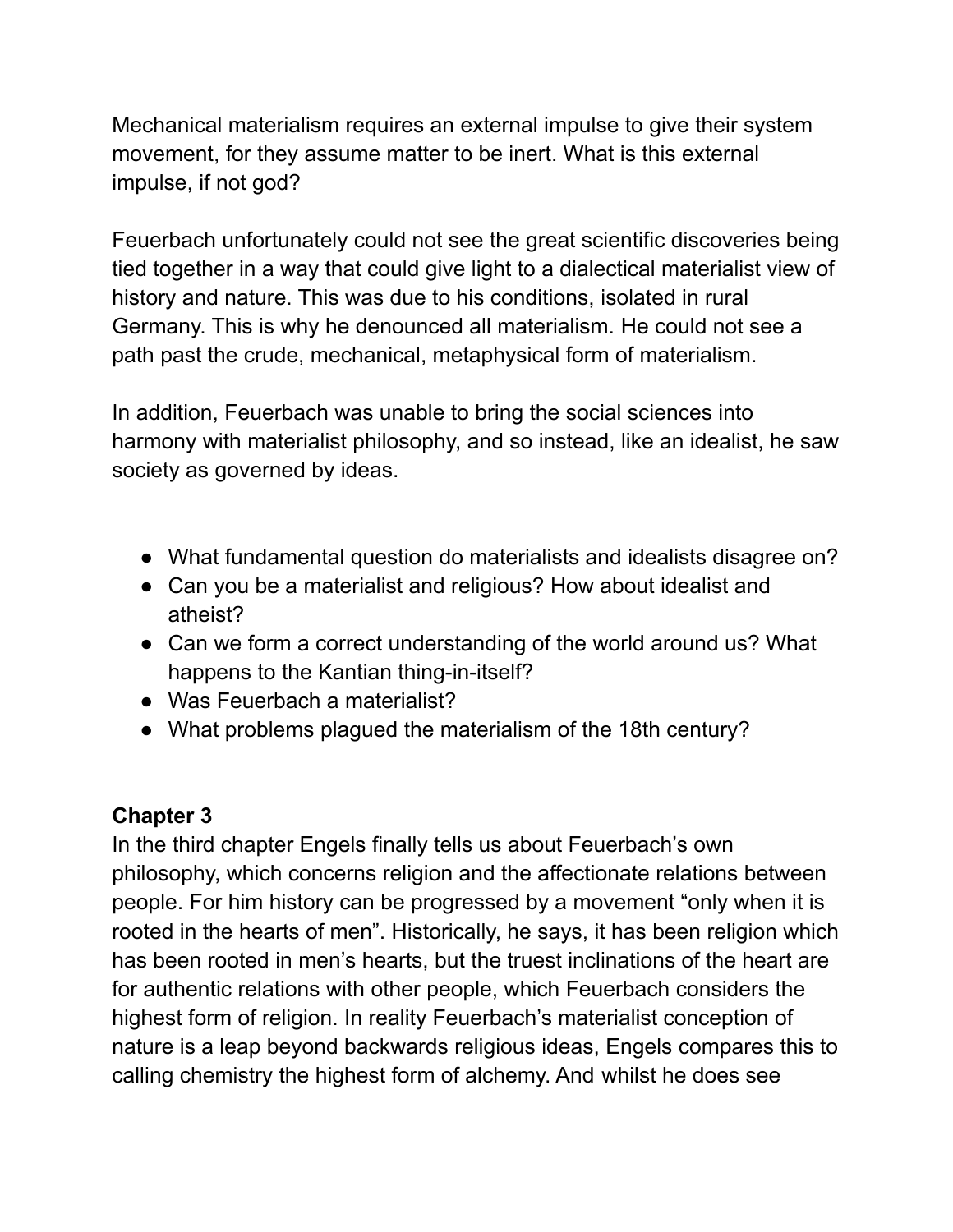history as a process of material development, he sees it as the development of religion, which implies an idealist philosophy.

Feuerbach is interested in the moral component of human relations, and nothing more. His moral views start from a concrete position, from man. Unfortunately he takes man in the abstract, the distilled essence of many men rather than any particular man. In doing this he separates man from his conditions, he takes the essential qualities of man to be internal ones, not ones that are determined by the material environment he must survive in. In this there is no room for historical development of mankind's nature. He makes out relations between man and man to be 'pure', as we supposedly find in 'sex love'. As a result the moral relations between man and man are ahistorical and fixed, they are relations between abstract, empty individuals. He cannot account for the myriad and changing material conditions which in reality determine the various social relations that develop in history.This is a huge step back from Hegel who identified the different social spheres as having different moral character due to the relations therein.

His actual moral views are relatively simple. Man has an innate urge towards happiness. In order to satisfy this urge successfully he will do well to be restrained, to not overdo it and eat into his future happiness, and also to be kind, to not infringe on others' happiness lest they infringe on his. This is rather banal and exposes very little.

Feuerbach's morality imagines that the things we want are already at our fingertips, and we must only be careful in how we enjoy them. This is wrong, to achieve happiness we must venture into the world. We must socially labour for food and everything else we need, we must have others to converse and make love with.

And regarding infringing on the happiness of others, this is very much dependent on the social context. Is the master careful not to infringe on the potential happiness of his slave, for fear of his own happiness being snatched away? Not at all, the master relies on his domination of the slave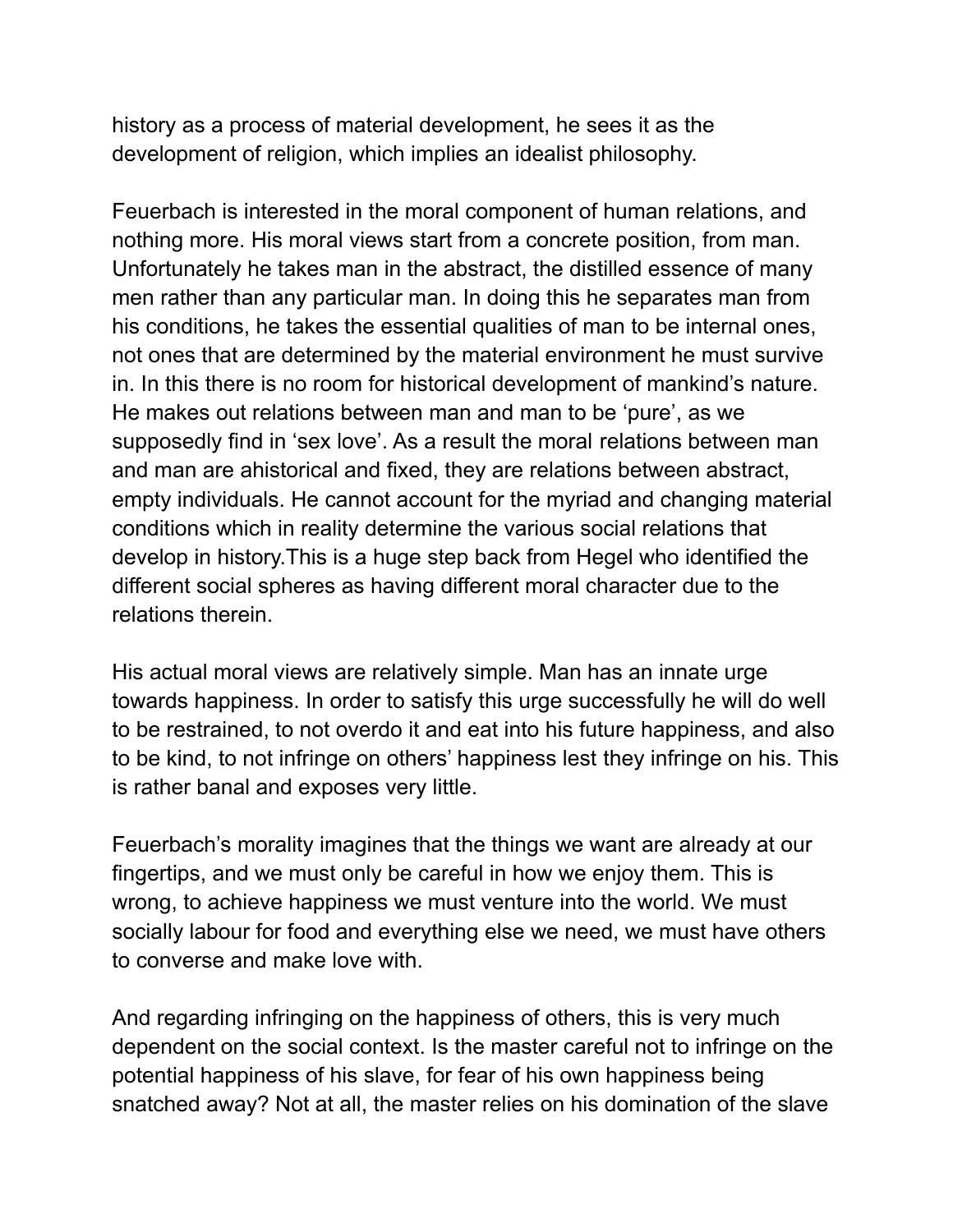to gain access to his material wants. By dealing with man in the abstract, Feuerbach's materialism finds no moral end other than the traditional ideals of kindness and moderation.

- What did Feuerbach see as the driving force of history? Why?
- What is the materialist component of Feuerbach's morality? With what error does he betray this materialism?
- What is good and bad for Feuerbach?
- Consider what Engels tells us about the Feuerbachian morality of the stock market. How do you think this same morality would see wage labour, or bourgeois democracy?

## **Chapter 4**

The final chapter deals with the philosophy of Marx and Engels, with the previously discussed philosophers as a backdrop. With Marxism, materialism is for the first time carried out consistently across all domains. Rather than simply reject Hegel as Feuerbach did, Marx brings forwards the revolutionary philosophy of dialectics and sets it upon a material base, turning Hegel's philosophy from its head and onto its feet. As all development can now be explained by the dialectical relations between material phenomena, there is no longer a need for an impulse from outside to set the material world up, be that God, logic, justice, or indeed affection.

Unlike the old materialism of the 18th century, Marxism sees not only objects but processes. Everything is always coming into being and passing away, it is at once itself and not itself. Through this process all things develop, often in one direction for a while followed by periods of retrogression, but nonetheless development does take place. This ends the need for philosophers to dictate eternal truths, as there are no such truths to grasp for, instead the understanding of the world's development can be advanced only through positive science combined with a dialectical understanding.